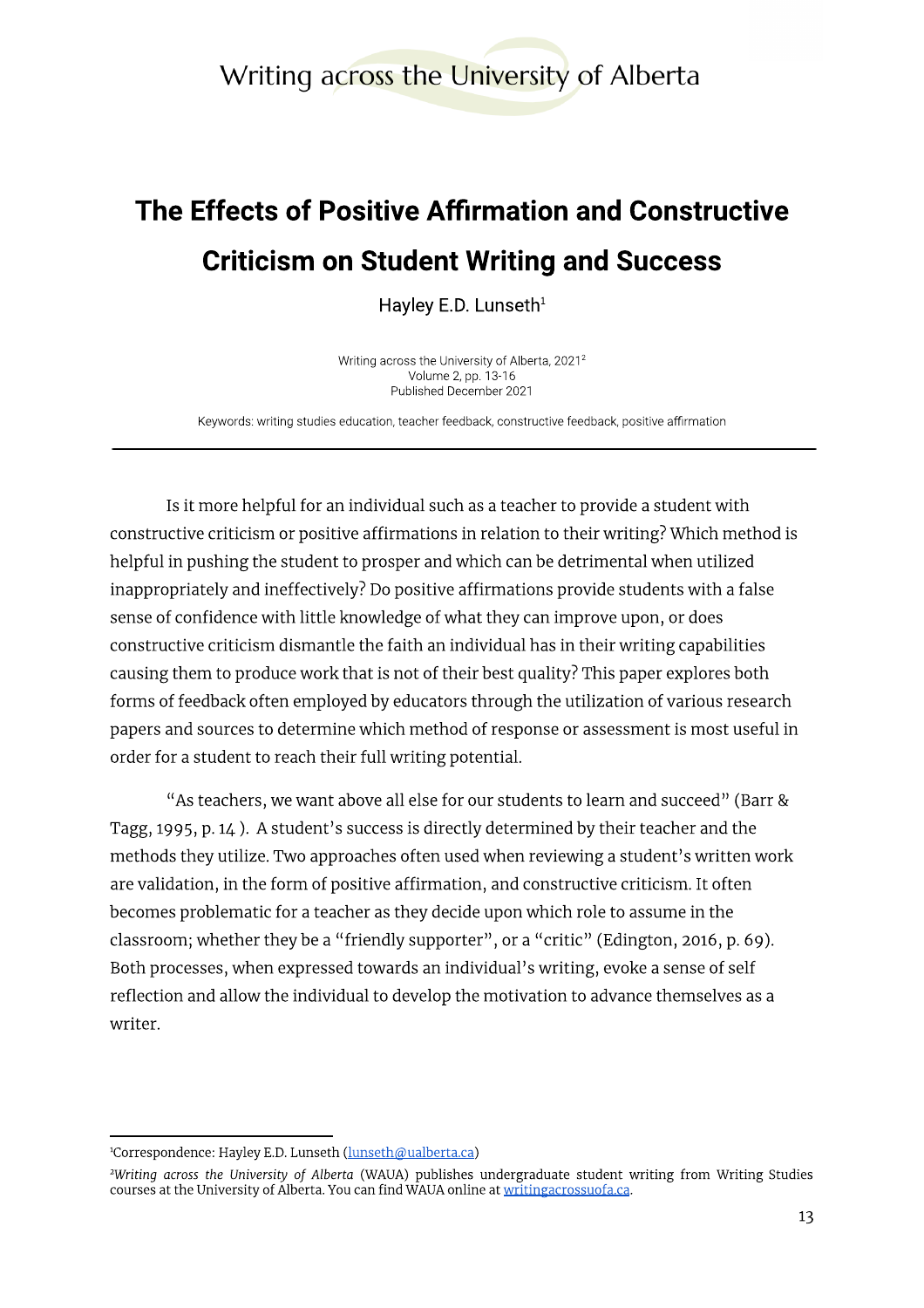While some individuals believe that the preferable approach is to use positive affirmation, thus providing an individual with a sense of validation and appreciation, others view constructive criticism and the act of critiquing another's work to be the most superior way to motivate others to improve their work (Hattie & Timperley, 2007, p. 83). Is one approach more effective than another, and what are the effects that result from utilizing either method? More specifically, how is a student's writing affected when their work is critiqued or praised by a superior figure, such as a teacher? Along with the findings from several researchers such as Brown, Payne, Lankewich, & Cornell (1970), Hattie & Timperley (2007), William (1998), and my own experiences, both methods are explored thoroughly in order to determine the beneficial results and consequences for each. This allows me to argue that positive affirmation is more beneficial when applied in a situation where an individual is to give feedback regarding a student's piece of writing than its counterpart, constructive criticism, which ultimately causes the student to develop emotions of self-consciousness and defeat. Both methods should be applied towards student writing, but positive affirmation should have a more prominent role in the classroom in order to be most effective.

## Positive Affirmation Is Key to Motivating a Student

Providing a student with verbal acknowledgement for an exceptional piece of work is necessary for the student to gain confidence and to encourage maximum effort. As quoted by Brown, Payne, Lankewich, & Cornell, "Verbal reinforces that connoted praise or correctness increased the amount of time spent attending to the assigned task" (1970, p. 373). When a student is placed in an environment that they view to be "emotionally safe" and free from harsh criticism, they are able to produce optimal work and reach their full potential (Williams, 1998, p. 15). When an individual is immersed in a setting where they are not concerned about being ridiculed for their efforts towards a task, they develop a sense of confidence and are able to "think outside the box" without worrying about making an error (Williams, 1998, p. 15).

### My Experience with Verbal Affirmation

My experience with the influential force of validation came early in my writing career. I was in tenth grade when I entered the English class of a teacher who was passionate about writing and his students' success. It was after I handed in my first essay on the play Romeo and Juliet by William Shakespeare, that I received the validation that was necessary to gain the confidence to prosper. Mr. Raible confessed that he believed I was one of the few individuals capable of scoring one hundred percent on my grade twelve English diploma. Because I was provided with the incentive I needed to prosper, I was motivated to expand my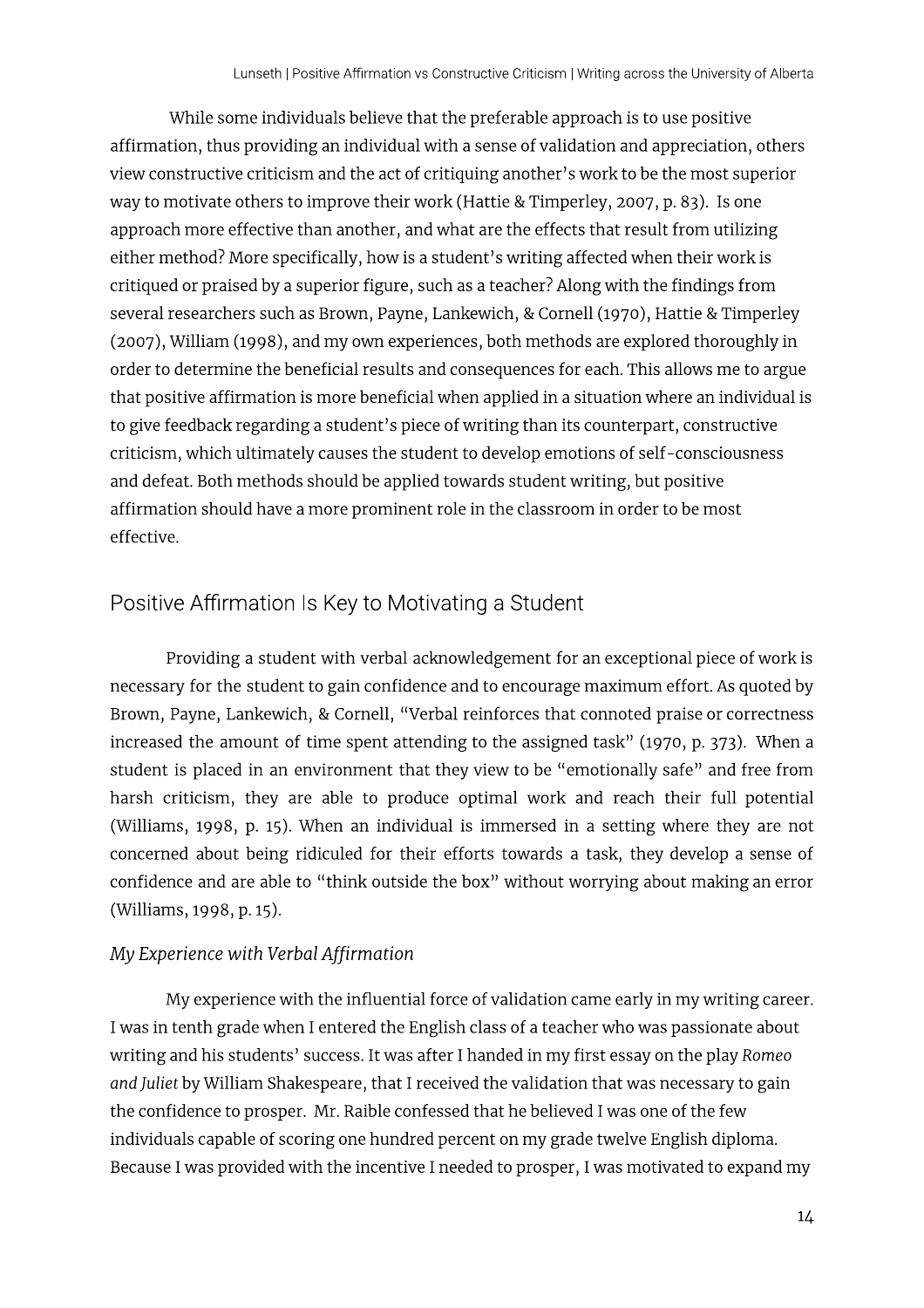vocabulary, learn how to implement a stronger voice into my writing, and better develop my style. If it were not for this affirmation and positive reinforcement, I would not have been able to win the top academic awards for all three years of high school English, as well as score the exceptional mark that I achieved on my diploma.

# Constructive Criticism and Improvement

It is argued that constructive criticism given by a superior figure motivates a student to gain the knowledge necessary to improve their writing. As demonstrated by Sherman Alexie's previous experiences, by growing up alongside various negative forces that continually criticized him as an individual and his work, Alexie was spurred into greatness and became a well-accomplished writer (2014, p. 28). Similar to receiving validation, criticism can also challenge an individual to accomplish greatness. Research evidence conducted by John Hattie and Helen Timperley at the University of Auckland (2007) has proven that when a student is praised for their performance on a task, nothing is learned; therefore, this method becomes ineffective (p. 85). It is when the student is "receiving information feedback about a task and how to do it more effectively" that change is able to occur (Hattie & Timperley, 2007, p. 83).

## My Experience with Criticism

My personal experience with effective criticism stems from my grade eleven English class. Unlike the tenth grade, my grade eleven teacher felt indifferent towards my style of writing and often provided me with ways in which I could improve. Although I felt frustrated and confused, I eventually came to the realization that there were new methods available and ways in which I could vary my sentences, unlike I had before.

# The Superior Method

Not all criticism is beneficial. Research done by Baron in 1988 has proven that criticism causes detrimental effects on an individual, as it results in the individual becoming less motivated and developing feelings of "anger and tension" (p. 238). This is why professor Charles Madsen, of Florida State University, campaigns for a "four to one compliment-criticism ratio," as he believes it is the most effective way to motivate students to improve upon themselves, without dismantling their efforts altogether (Brown et al., 1970, p. 373). Since verbal affirmation has proven to be more beneficial when influencing an individual's work, the use of four compliments for every critique given is needed in order to reduce the consequences of too many destructive comments. With this in mind, when an educator is faced with the dilemma of deciding how to respond to a student's paper (Edington, 2016, p.70), they should follow in pursuit of this "rule," as it allows the student to acquire the information necessary to understand their errors and how to further improve,